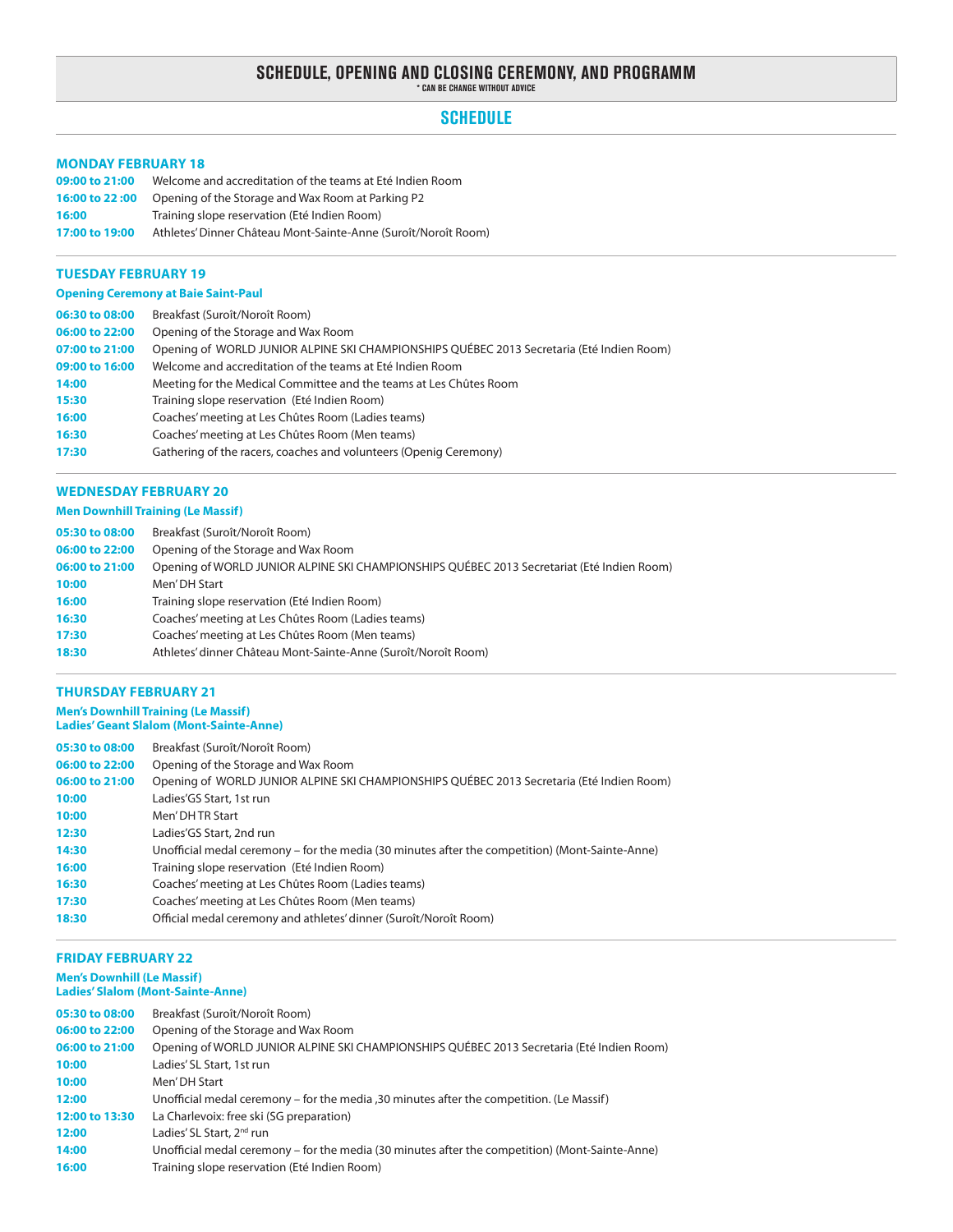# **16:30** Coaches' meeting at Les Chûtes Room (Ladies teams)

**17:30** Coaches' meeting at Les Chûtes Room (Men teams)

**18:30** Official medal ceremony and athletes' dinner (Suroît/Noroît Room)

#### **Saturday February 23**

#### **Men's Super Géant (Le Massif) Nation Cup (Mont-Sainte-Anne)**

| 05:30 to 08:00 | Breakfast (Suroît/Noroît Room)                                                            |
|----------------|-------------------------------------------------------------------------------------------|
| 06:00 to 22:00 | Opening of the Storage and Wax Room                                                       |
| 06:00 to 21:00 | Opening of WORLD JUNIOR ALPINE SKI CHAMPIONSHIPS QUÉBEC 2013 Secretaria (Eté Indien Room) |
| 10:00          | Men's SG Start                                                                            |
| 12:00          | Unofficial medal ceremony – for the media , 30 minutes after the competition. (Le Massif) |
| 15:00          | Training slope reservation (Eté Indien Room)                                              |
| 15:30          | Coaches' meeting at Les Chûtes Room (Ladies teams)                                        |
| 16:30          | Coaches' meeting at Les Chûtes Room (Men teams)                                           |
| 17:00          | Athletes' dinner                                                                          |
| 19:00          | Nation Cup                                                                                |
| 20:30          | Official medal ceremony                                                                   |
| 21:30          | Athletes, coaches, officials and volunters party                                          |

# **Sunday February 24**

# **Ladies' Downhill Training (Le Massif)**

| 05:30 to 08:00 | Breakfast (Suroît/Noroît Room)                                                          |
|----------------|-----------------------------------------------------------------------------------------|
| 06:00 to 22:00 | Opening of the Storage and Wax Room                                                     |
| 06:00 to 21:00 | Opening WORLD JUNIOR ALPINE SKI CHAMPIONSHIPS QUÉBEC 2013 Secretariat (Eté Indien Room) |
| 10:00          | Ladies' DH TR Start                                                                     |
| 16:00          | Training slope reservation (Eté Indien Room)                                            |
| 16:30          | Coaches' meeting at Les Chûtes Room (Ladies teams)                                      |
| 17:30          | Coaches' meeting at Les Chûtes Room (Men teams)                                         |
| 18:30          | Athletes' dinner                                                                        |
|                |                                                                                         |

#### **Monday Febrary 25**

#### **Ladies' Downhill Training (Le Massif) Men's Geant Slalom (Mont-Sainte-Anne)**

| 05:30 to 08:00 | Breakfast (Suroît/Noroît Room)                                                                   |
|----------------|--------------------------------------------------------------------------------------------------|
| 06:00 to 22:00 | Opening of the Storage and Wax Room                                                              |
| 06:00 to 21:00 | Opening of WORLD JUNIOR ALPINE SKI CHAMPIONSHIPS QUÉBEC 2013 Secretariat (Eté Indien Room)       |
| 10:00          | Ladies' DH TR Start                                                                              |
| 10:00          | Men's GS Start, 1 <sup>st</sup> run                                                              |
| 12:30          | Men's GS Start, 2 <sup>nd</sup> run                                                              |
| 14:30          | Unofficial medal ceremony – for the media , 30 minutes after the competition. (Mont-Sainte-Anne) |
| 16:00          | Training slope reservation (Eté Indien Room)                                                     |
| 16:30          | Coaches' meeting at Les Chûtes Room (Ladies teams)                                               |
| 17:30          | Coaches' meeting at Les Chûtes Room (Men teams)                                                  |
| 18:30          | Official medal ceremony and athletes' dinner (Suroît/Noroît Room)                                |

# **Tuesday February 26**

# **Ladies' Downhill (Le Massif)**

| <b>Men's Slalom (Mont-Sainte-Anne)</b> |                                                                                                 |
|----------------------------------------|-------------------------------------------------------------------------------------------------|
| 05:30 to 08:00                         | Breakfast (Suroît/Noroît Room)                                                                  |
| 06:00 to 22:00                         | Opening of the Storage and Wax Room                                                             |
| 06:00 to 21:00                         | Opening of WORLD JUNIOR ALPINE SKI CHAMPIONSHIPS QUÉBEC 2013 Secretariat (Eté Indien Room)      |
| 10:00                                  | Ladies' DH Start                                                                                |
| 10:00                                  | Men's SL Start, 1 <sup>st</sup> run                                                             |
| 12:00                                  | Unofficial medal ceremony – for the media, 30 minutes after the competition. (Le Massif)        |
| 12:00 to 13:30                         | La Charlevoix: free ski (SG preparation)                                                        |
| 12:30                                  | Men's SL Start, 2 <sup>nd</sup> run                                                             |
| 14:30                                  | Unofficial medal ceremony – for the media, 30 minutes after the competition. (Mont-Sainte-Anne) |
| 16:00                                  | Training slope reservation (Eté Indien Room)                                                    |
| 16:30                                  | Coaches' meeting at Les Chûtes Room (Ladies teams)                                              |
| 17:30                                  | Coaches' meeting at Les Chûtes Room (Men teams)                                                 |
| 18:30                                  | Official medal ceremony and athletes' dinner (Suroît/Noroît Room)                               |
|                                        |                                                                                                 |